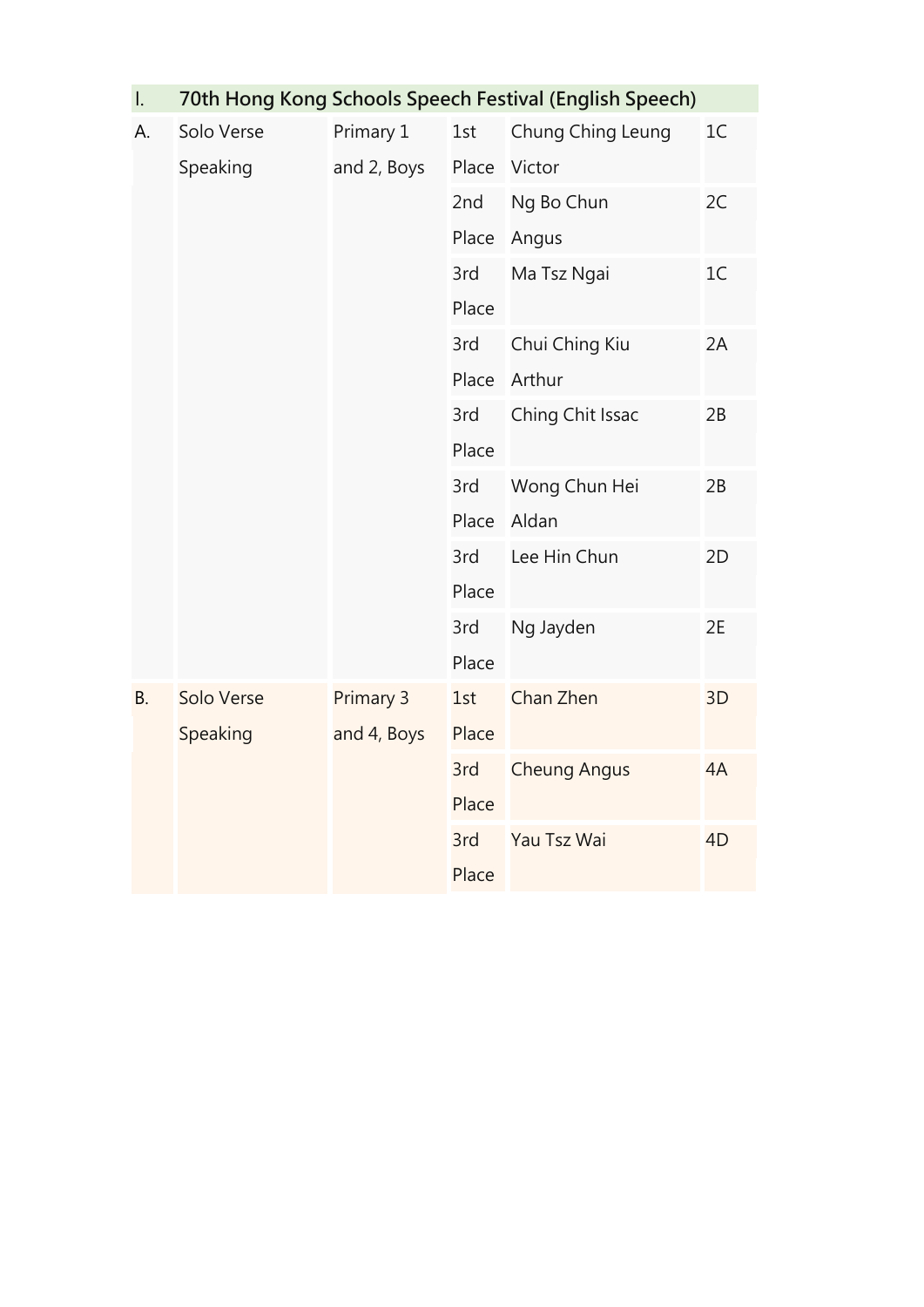| C. | Solo Verse     | Primary 5   | 1st   | Tai Pak Hang          | 5D             |
|----|----------------|-------------|-------|-----------------------|----------------|
|    | Speaking,      | and 6, Boys | Place |                       |                |
|    | Non-open       |             | 2nd   | Chan Cheuk Hei        | 5C             |
|    |                |             | Place |                       |                |
|    |                |             | 2nd   | Chung Man Nok         | 5C             |
|    |                |             | Place | Terrance              |                |
|    |                |             | 2nd   | Wan Tsz Hang          | 6C             |
|    |                |             | Place |                       |                |
|    |                |             | 2nd   | Ng Pak Yin            | 6E             |
|    |                |             | Place | Adrian                |                |
|    |                |             | 3rd   | Cheung Wai To         | 6A             |
|    |                |             | Place |                       |                |
|    |                |             | 3rd   | Lee Shun Hang         | 6B             |
|    |                |             | Place |                       |                |
|    |                |             | 3rd   | Chung Hei Wang        | 6D             |
|    |                |             | Place | Aidan                 |                |
|    |                |             | 3rd   | Tam Hoi Long          | 6E             |
|    |                |             | Place | Aaron                 |                |
| D. | Solo Verse     | Primary 5   | 3rd   | Ng Pak Yin            | 6E             |
|    | Speaking, open | and 6, Boys | Place | Adrian                |                |
| Е. | Solo Prose     | Primary 1   | 1st   | Ray-Smith Henry       | 2E             |
|    | Reading        | and 2, Boys | Place | Joseph Evelyn         |                |
| F. | Solo Prose     | Primary 3   | 1st   | Li Yin Tak            | 4 <sub>D</sub> |
|    | Reading        | and 4, Boys | Place | Louie                 |                |
|    |                |             | 2nd   | Li Yin Ting           | 4C             |
|    |                |             | Place | Christian             |                |
|    |                |             | 3rd   | Ching Long Bernard    | 4 <sub>D</sub> |
|    |                |             | Place |                       |                |
|    |                |             | 3rd   | <b>Huang Tsz Tsun</b> | 4E             |
|    |                |             | Place |                       |                |